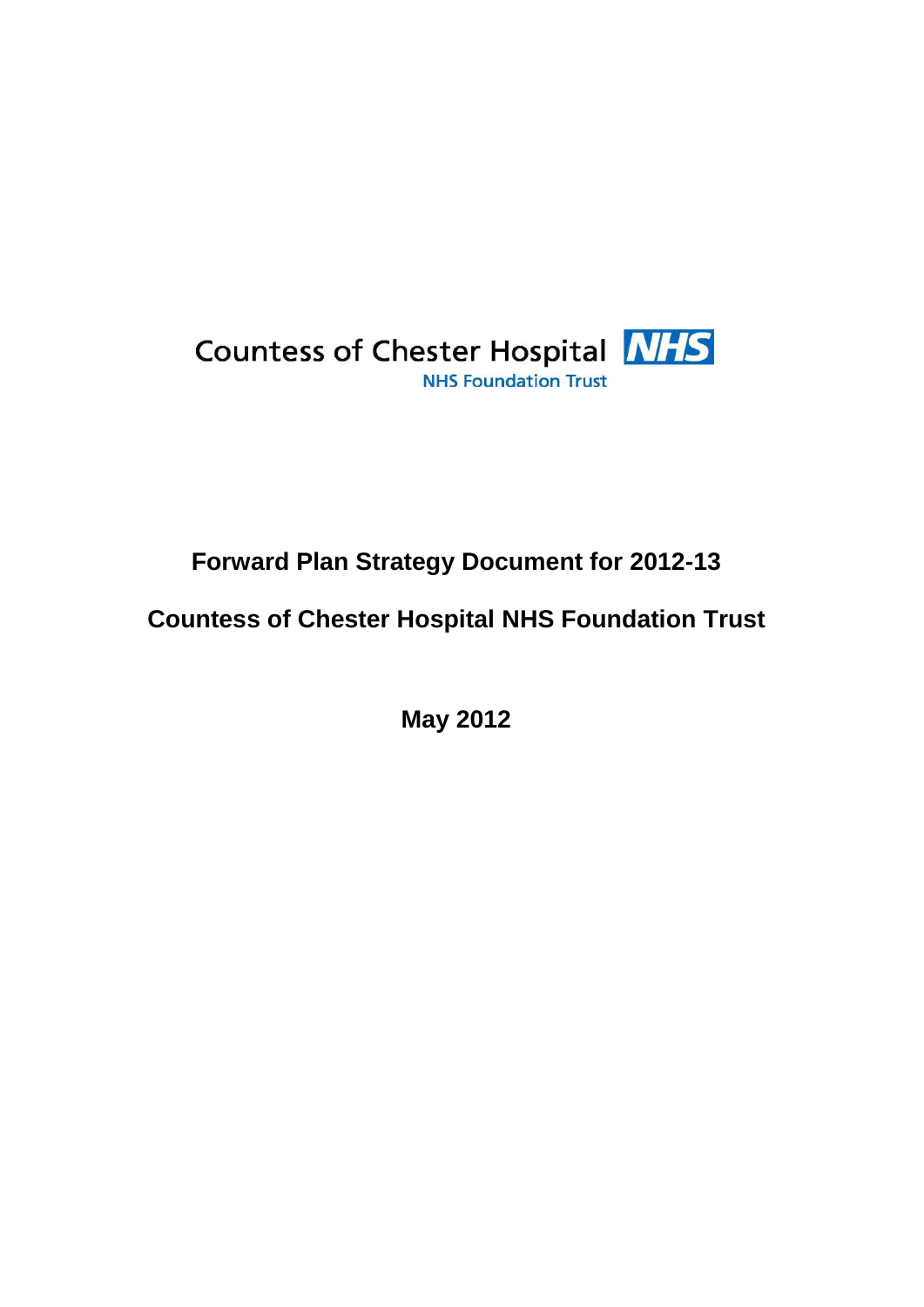# **Forward Plan for y/e 31 March 2013 (and 2014, 2015)**

**This document completed by (and Monitor queries to be directed to):**

| <b>Name</b>          | <b>Peter Herring</b>   |  |  |  |  |
|----------------------|------------------------|--|--|--|--|
| <b>Job Title</b>     | <b>Chief Executive</b> |  |  |  |  |
| e-mail address       | peter.herring@nhs.net  |  |  |  |  |
| Tel. no. for contact | 01244 365053           |  |  |  |  |
| <b>Date</b>          | <b>May 2012</b>        |  |  |  |  |

**The attached Forward Plan Strategy Document (the "Forward Plan") and appendices are intended to reflect the Trust's main business plan over the subsequent three years. Information included herein should accurately reflect the strategic and operational plans that have been agreed on by the Trust Board.**

**In signing below, the Trust is confirming that:**

- **The Forward Plan and appendices are an accurate reflection of the current shared vision and strategy of the Trust Board having had regard to the views of the board of governors;**
- **The Forward Plan and appendices have been subject to at least the same level of Trust Board scrutiny as any of the Trust's other internal business and strategy plans;**
- **The Forward Plan and appendices are consistent with the Trust's internal business plans;**
- **All plans discussed and any numbers quoted in the Forward Plan and appendices directly relate to the Trust's financial template submission.**

**Approved on behalf of the Board of Directors by:**

| Name (Chair) | <b>Sir James Sharples</b> |
|--------------|---------------------------|
|              |                           |

**Signature**

gaharples.

# **Approved on behalf of the Board of Directors by:**

| <b>Name</b> (Chief Executive)   Mr Peter Herring |                            |
|--------------------------------------------------|----------------------------|
| <b>Signature</b>                                 | $0-$<br>$(M \cdot \sigma)$ |

Peter Hurog

# **Approved on behalf of the Board of Directors by:**

**Name** *(Finance Director)* | Mrs Deborah O'Neill

**Signature**

Doneill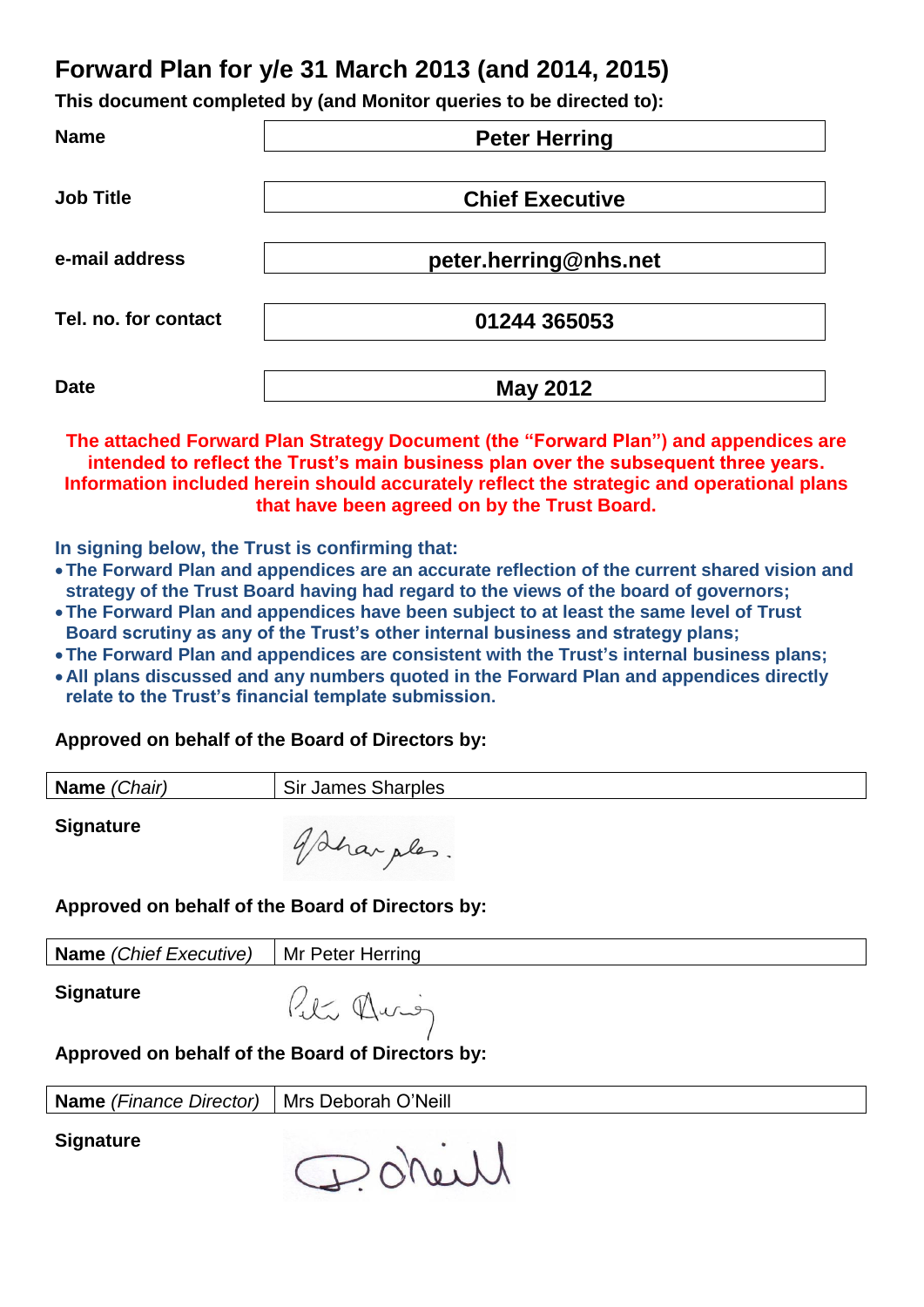# **Annual Plan Review 2012-13**

**Contents -**

**1. Section 1 – Forward Plan**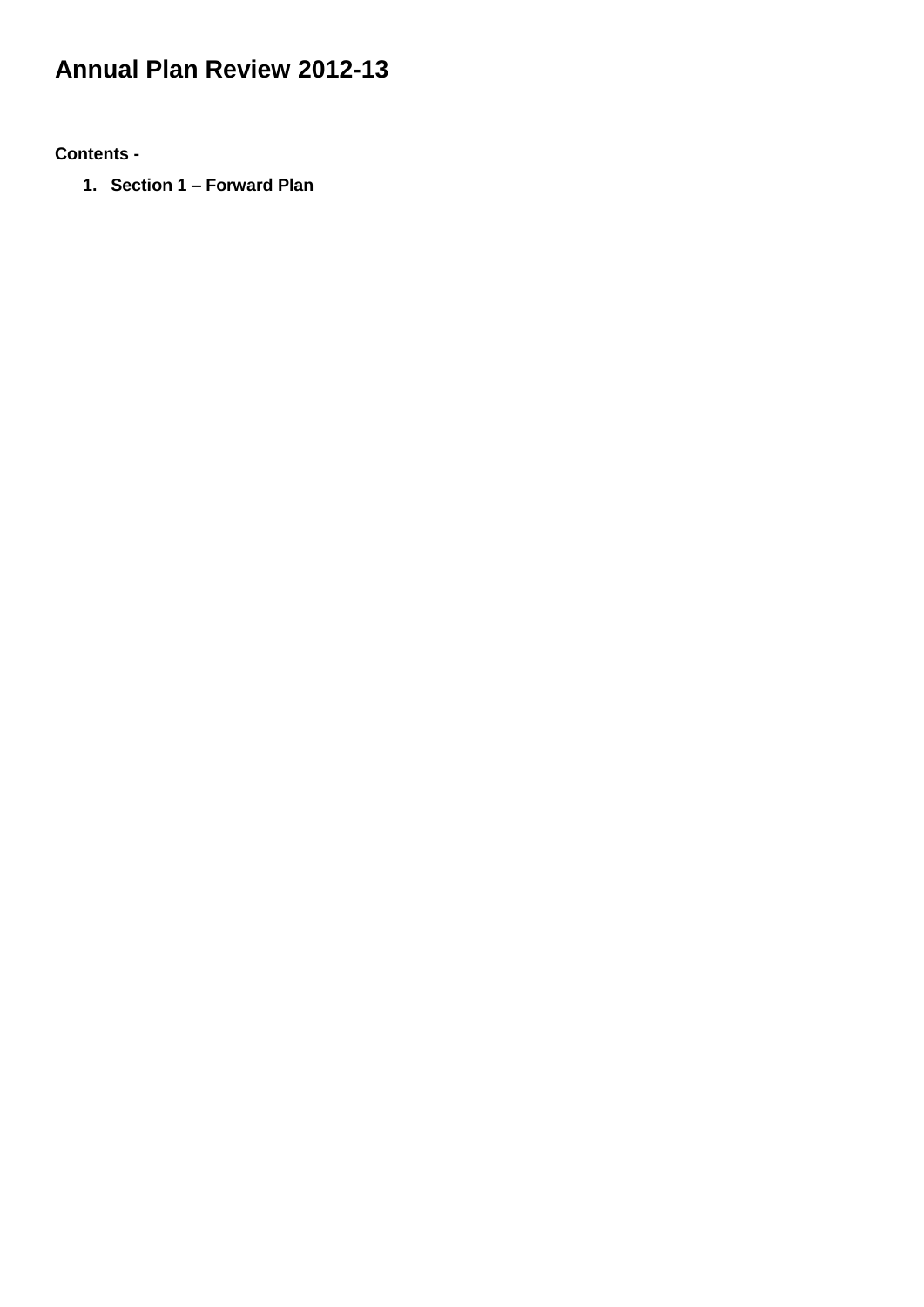# **Section 1: Forward Plan**

# **A. The Trust's vision is summarised as:**

# **"***Care at its Best"*

Quite simply we want to deliver the best possible care to our patients - currently 94% of our patients rate our services as good or excellent and would recommend us to a friend or relative, but we aim to do more in the next few years:

## *Providing the best possible patient experience*

We believe that providing the best clinical outcomes and highest quality care in a safe, friendly environment where a patient's dignity is fully respected will provide our patients the best possible experience even in the often difficult circumstances many face. That's why we intend to continuously make improvements in the patient experience and reduce the incidence of harm.

## *Efficiency in delivering services*

We aim to deliver streamlined, accessible services to patients, where it is most convenient to them, with the lowest waiting times by maximising our operational efficiency and productivity and redesigning service provision.

## *Listening to our customers*

Patients are not our only customers - their relatives, friends, visitors, the General Practitioners who refer them and the bodies that commission our services are important too. By listening to our customers and using their feedback and by working in partnership with our commissioners we will continuously improve the services we provide.

## *Pushing Boundaries*

Always moving forward and changing things for the better, expanding the scope and range of services – life-changing innovation, from the application of the very best clinical practice, through process transformation and use of the latest technology.

## *People at their best*

Meeting our ambitions for customers rests on our staff – engaging, empowering and recognising our people will make sure they can give their best and continuously drive improvement in the delivery of services.

At the heart of delivering this vision are our values.



These are the principles that determine the way we behave and what we believe in. They help bring us together as a family, giving us a common culture.

## **B. The Trust's strategic position is summarised as:**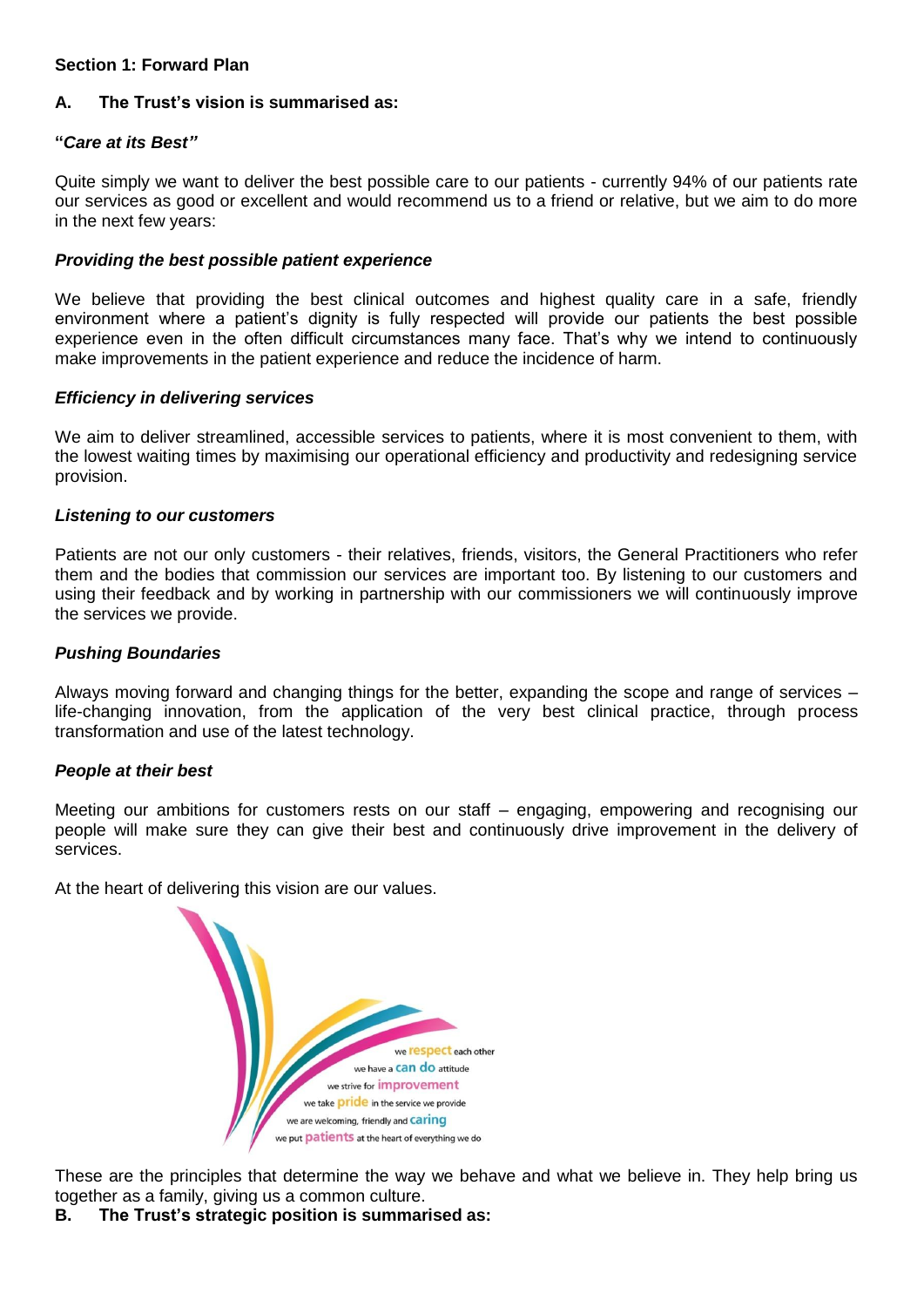The Trust provides a comprehensive range of acute hospital services with some associated community services primarily to the populations of West Cheshire and the Deeside area of North Wales. Previous years have continued to show a growth in our base emergency and elective activity for West Cheshire in spite of aspirations by commissioners to significantly reduce activity levels. Looking forward, the West Cheshire Clinical Commissioning Group (CCG) are planning for activity to remain at least in line with 2011/12 outturn, and plans to redesign referral pathways are expected to mitigate the impact of demographic change rather than reduce baseline activity levels. Whilst this Annual Plan assumes no growth in elective activity over the three year period, the impact of new screening programmes and increased demand for diagnostic assessments from GPs may result in some income growth.

Emergency admissions and A & E attendances in 2011/12 grew by 1.9% and 1.5% respectively placing additional pressure on the Trust's capacity and, given that we only receive 30% of tariff for emergency admissions, it creates an additional financial pressure. We are working collaboratively with Cheshire & Wirral Partnership NHSFT, the community and mental health provider, to introduce, subject to CCG funding, schemes to help avoid admission and enable earlier discharge. Reducing, or at least stabilising, the growth in emergency admissions remains a key priority for the period of the Annual Plan.

With regard to elective activity from Wales, Betsi Cadwaladr Health Board have introduced more local services in some areas which has reduced outpatient activity to a degree, but no further significant reduction is at this time anticipated. Elective inpatient, daycase and diagnostic activity has shown a small growth in the previous year and looking forward no reduction in baseline levels in these areas is expected. CCGs plans for 'market-testing' local services in England remain unclear at this point, and whilst there is no current significant competition in the local health economy, the Trust recognises the risk of new market entrants and equally the opportunities that tendering for clinical services presents. We will develop our capability to effectively compete in these tender opportunities as they arise.

The Trust has created a shared service in Human Resources and a joint Microbiology laboratory, MicroPath, through its alliance with Wirral University Teaching Hospitals NHSFT which we aim to market more widely. Further opportunities for developing joint services with our local health partners will be explored in the Plan period.

In addition to core services, the Trust aims to expand its existing portfolio of specialist services with the development, subject to public consultation, of the South Mersey Arterial Surgery Centre at the Countess of Chester covering the populations of West Cheshire, Deeside, Wirral and Warrington and the development of a Bariatric Surgery Unit for Cheshire and Wirral, subject to the outcome of a recent tender submission. These are significant areas of potential future growth arising from the implementation of the AAA screening programme and the growth in obesity respectively.

# **Delivering the Trust's Vision**

Delivering the best possible care to our patients means we need to continuously improve and over the next three years we aim to make significant improvements across the Trust in a range of areas, in spite of the tough challenges we face.

Our Countess Way programme combines the improvement of quality, service development, pathway and process improvement, cultural change and cost reduction in a 'holistic' programme to transform the way we deliver services. Through the programme we aim to deliver significant improvements in the quality and safety of patient care, in the patient experience and in achieving maximum value for money in the use of our resources.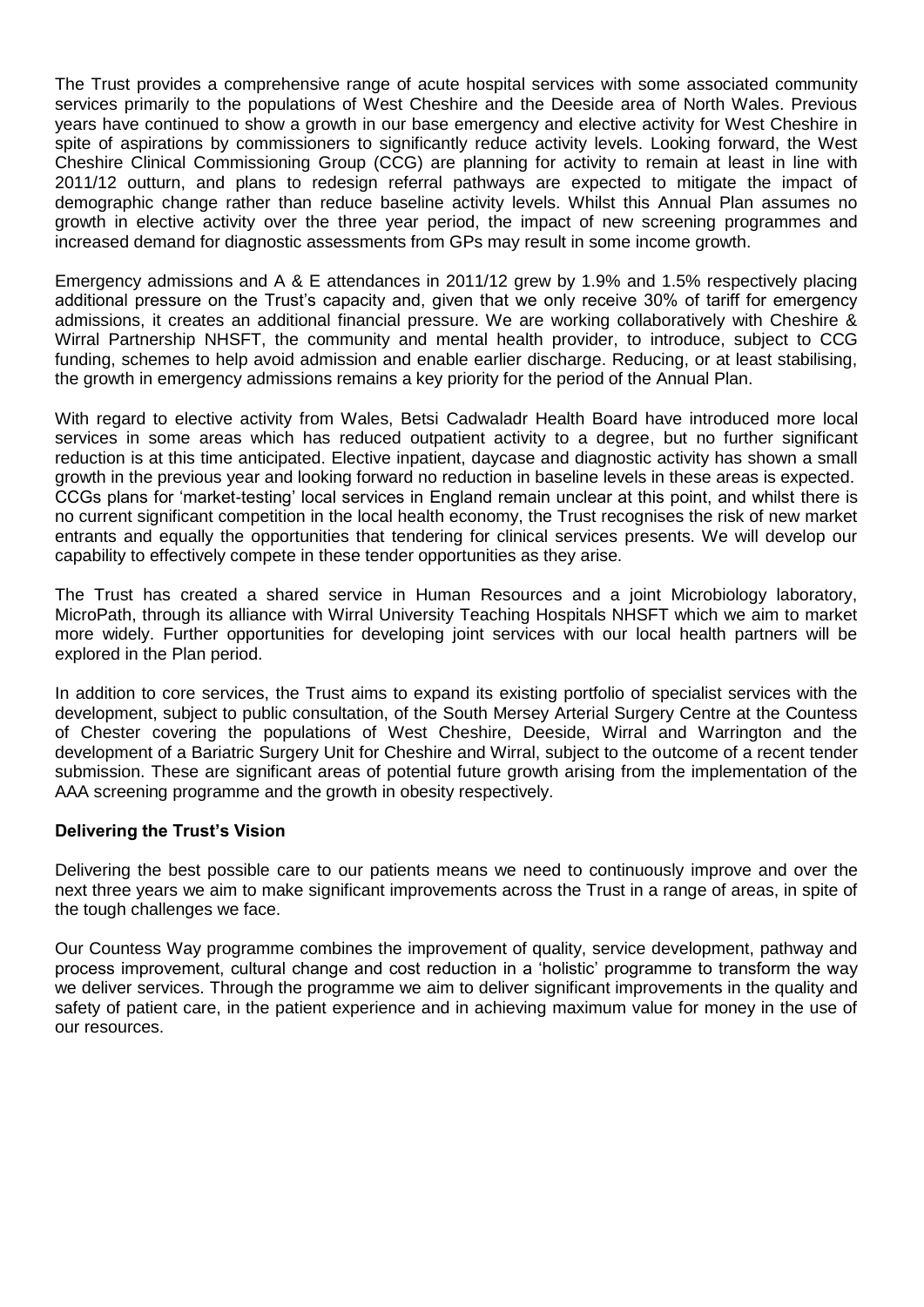

If we are to achieve our vision of "Care at its Best", we recognise that we need to have "People at their Best". Our People Strategy therefore has the following priorities and aims:

## **Leadership Development** (covered under Section F of the Forward Plan)

We aim to have capable and confident leaders at all levels, who live our values and who act in line with our leadership behaviours

## **Workforce Strategy and Planning**

We aim to have an appropriately skilled, flexible and affordable workforce delivering services when and where they are required, both now and in the future

#### **Staff Engagement**

We aim to achieve a motivated and actively engaged workforce who feel they are able to contribute towards improvements at work

#### **Skills Development**

We aim to have skilled, flexible and talented staff that are able to adapt to our future needs

#### **Performance and Recognition**

We aim to have people who provide a high quality and consistent service which is valued by our patients, their relatives, and others who come in to contact with us

These themes are underpinned by our values.

### **C. The Trust's strategic and operational plans over the next three years:**

#### *Redesigning the way we deliver clinical services*

The Trust will focus on reducing emergency admissions and enabling earlier discharge by:

 Improving the assessment of newly presenting patients through the redesign of the Acute Medicine pathway.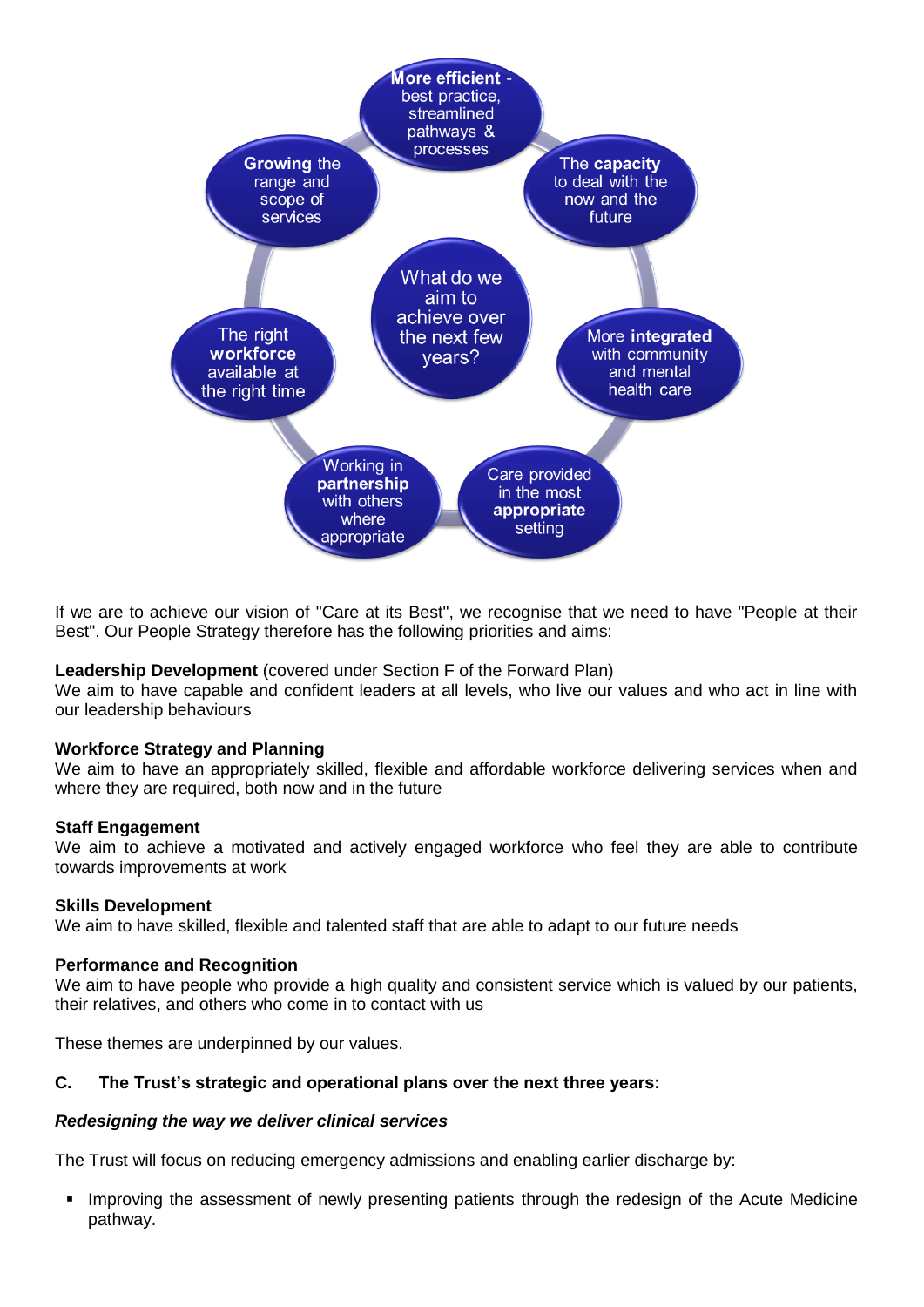- Introducing in conjunction with Cheshire & Wirral Partnership NHSFT, the Rapid Assessment, Interface & Discharge Model (RAID) providing 24/7 rapid access liaison psychiatry.
- **Developing Early Supported Discharge by enhancing nursing & therapy care within a patient's home.**
- Developing community care of the elderly rapid access ambulatory care and enhanced consultant staffing.
- Establishing Children's 'Hospital at Home' to care for as many children as possible in their home environment to avoid hospital admission.

# *Transforming the efficiency of service delivery & improving patient experience*

The Trust has embarked on a number of significant programmes aimed at maximising the efficiency of service delivery and thereby improving the patient experience. These include during the Annual Plan period:

- The redesign of the Patient Administration Pathway to reduce the number of times patients' appointments or operations are changed and to minimise their failure to attend for an outpatient appointment or operation. This will be implemented over the course of 2012/13 and the following year.
- Completion during 2012/13 of the Total Care Package programme which aims to streamline patient care on wards and reduce lengths of stay.
- The digitalisation of medical records through the Electronic Case-note Programme is a three-year programme that will eventually eliminate reliance on paper records and make access to medical records available electronically throughout the hospital.
- Electronic Prescribing was introduced in 2011/12 and will be implemented across the trust by the end of 2012/13 – this facilitates patient care, improves the safety of medication prescribing and improves discharge arrangements.
- The Trust's main patient administration computer system requires upgrading and an assessment process is underway to determine the future direction of its modernisation during the course of the next three years.

# *Creating the physical capacity to meet demand and provide for growth potential*

The Trust is at the limit of its physical capacity in a number of key areas which threatens our continued ability to meet activity levels, to achieve national and local targets and standards, and limits our ability to grow our services. We intend to embark on a major programme of estate development which will:

- Create a new 21 bed Critical Care Unit in new build accommodation.
- Create an additional ward facility of approximately 30 beds in the new build to accommodate the Bariatric Surgery Centre and allow expansion of private and NHS elective activity.
- Refurbish the vacated Critical Care area following completion of the new building and return to ward facilities – this will provide up to an additional 35 general beds over current capacity.
- Create an additional endoscopy room and recovery area with associated washer facilities in the Jubilee Day Surgery Centre.
- Create an additional day-case general theatre and additional recovery beds in the Jubilee Day Surgery Centre.
- **Procure an additional MRI scanner and build an additional digital imaging room.**

## *Extending the range of services and growth opportunities*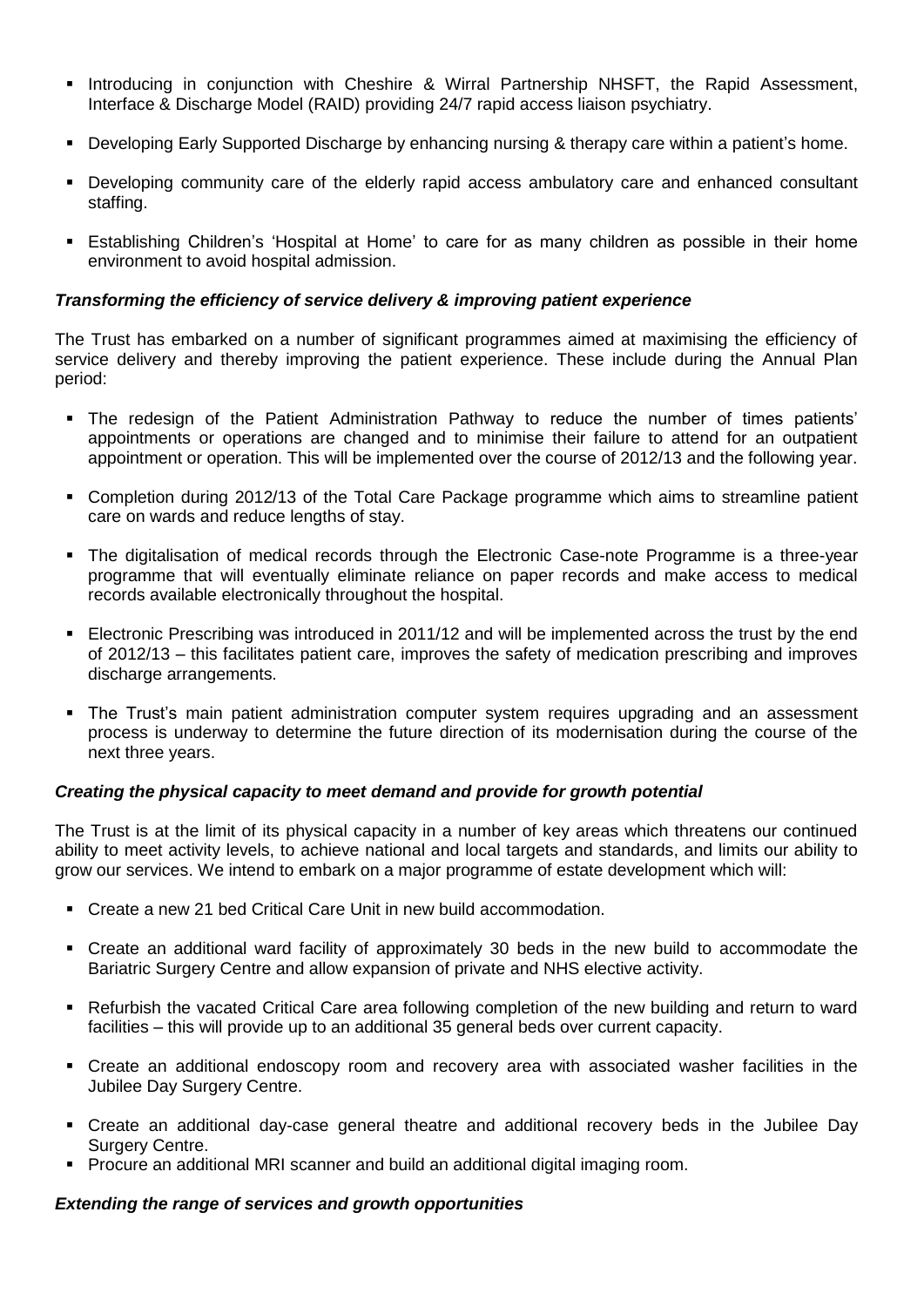A key component of Trust strategy is to grow the portfolio of specialist services, sometimes, in partnership with other organisations, and the following opportunities will be pursued during the next three years:

- The South Mersey Arterial Surgery Centre is designated to be located at the Countess of Chester Hospital, subject to the outcome of public consultation to be completed in mid-June 2012, and will operate as a clinical network between the Trust and Wirral University Teaching Hospitals NHSFT (WUTH) and Warrington & Halton Hospitals NHSFT.
- The Trust has bid, in partnership with Gravitas, for the NHS Bariatric Surgery contract for Cheshire & Wirral, the result of the commissioning decision will be known in June 2012.
- The Trust has already been accredited as a Trauma Unit in the Cheshire & Merseyside Trauma network which will start operating its new clinical pathways during 2012/13.
- The Joint Microbiology Laboratory established with WUTH MicroPath commenced operations in early April 2012 in a new laboratory sited on an industrial and retail estate in Bromborough, and we intend to seek opportunities to provide services to other healthcare organisations.
- The Trust anticipates being designated an Exemplar Research & Development Trust in the Cheshire & Merseyside Research network and we will explore opportunities to grow our research portfolio.
- Following the expansion of the Trust facilities we will pursue opportunities to extend the volume of private patients and opportunities to extend the volume of planned operations to commissioners.
- The Trust anticipates formally acquiring Ellesmere Port Community Hospital as an asset in April 2013 and an analysis of its future potential usage will be conducted over the course of 2012/13.

# *People at their Best: Workforce Strategy and Planning*

So far we have carried out a major organisation redesign around patient pathways: planned and urgent care, and carried out a number of skill mix reviews across the trust. We have joined up our workforce and paybill planning and now make regular reports to the Board on workforce numbers and paybill.

Over the next 3 years we will now

- Introduce more sophisticated workforce planning, particularly in clinical areas so that we are able to respond better to changes in our workforce, in terms of supply and demand.
- Focus on staffing our growth specialties such as Emergency Medicine and Care of the Elderly, and the new development of bariatric and arterial surgery
- Implement our international recruitment strategy
- Train some of our nurses as Advanced Practitioners to enable them to provide a higher level of service to their patients.
- Introduce a more structured approach to talent and succession planning for some senior positions and for business critical posts.

## Staff Engagement

So far we have started the journey of engaging staff in the Countess Way, and in our Cost Reduction Strategy, with regular communications with staff, and the engagement of hundreds of people in developing improvements to our systems and processes and our Cost Reduction Strategy.

In the coming years we will:

- Continue our significant engagement with staff in the transformation of our patient administration processes and other aspects of the Countess Way
- Continue and extend our leadership development programme to ensure our leaders are equipped to lead and support staff through organisational change
- Re-survey all of our staff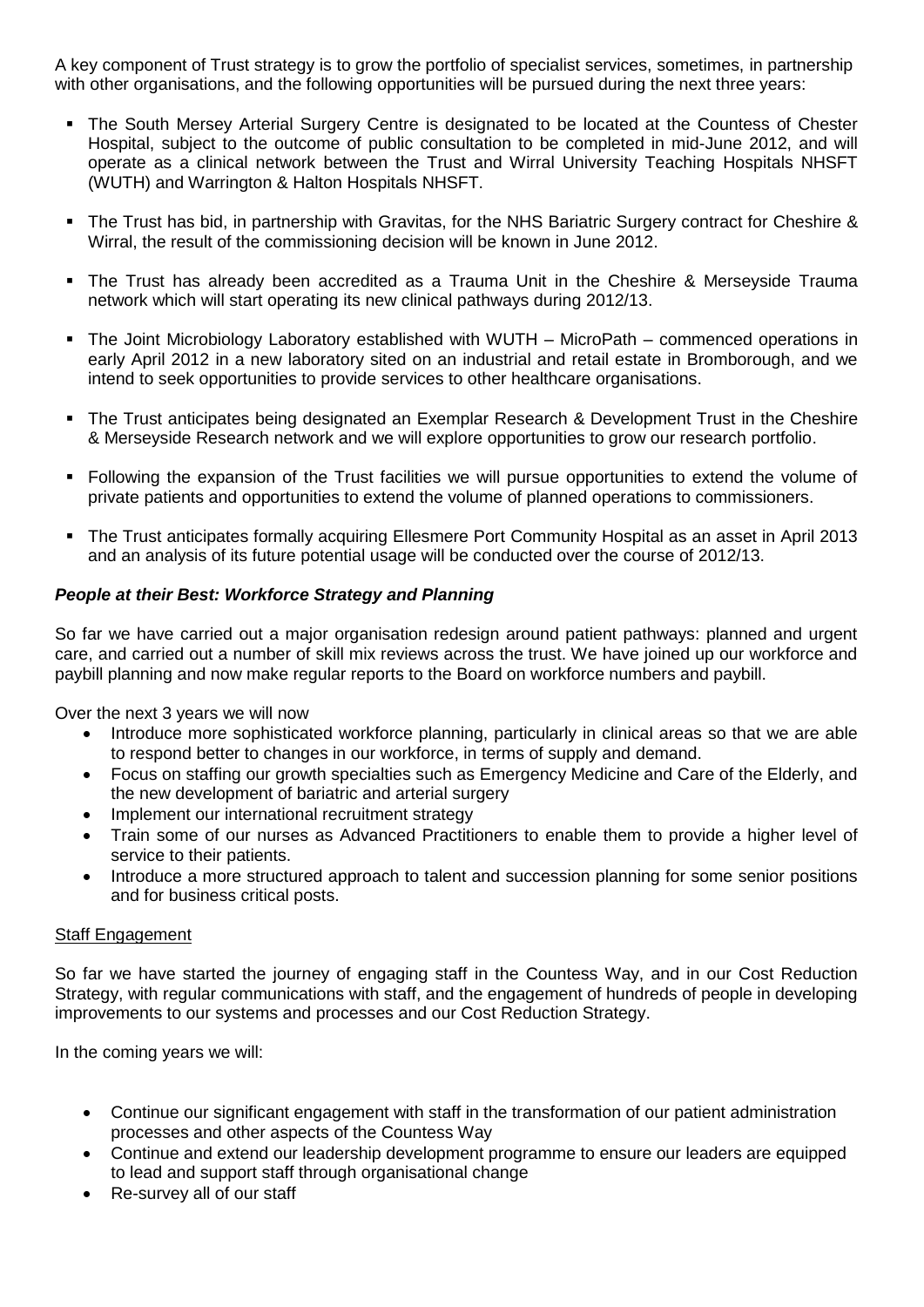Continue to develop meaningful action plans in response to survey results, focussing on learning and development and on those aspects which impact on our staff and patient experiences

# Skills Development

We have already introduced successful leadership and management development programmes, and improved our induction and multi-disciplinary approaches to learning.

Over the next 3 years we want to:

- Develop our customer care skills
- Continue to improve both our clinical and managerial skills
- Extend our existing clinical skills programme in line with new requirements, and develop this further in future with a wider range of students.
- Continue to develop our medical workforce to enable them to become stronger clinical leaders and managers, using the new appraisal and revalidation requirements for doctors as a framework to focus more clearly on the skills of our doctors, and in particular to ensure we have the best support mechanisms in place for any doctors who are in difficulty.
- Improve attendance rates on training events even further and to ensure we have robust processes in place to properly follow up on those who fail to attend events
- Develop new methods of learning such as e-learning where appropriate

# Performance and Recognition

So far we have achieved national recognition as one of the CHKS top 40 hospitals in each of the last 12 years: a great achievement. Our corporate services also have a strong performance record, with a number of them (Finance, HR and OD) having been shortlisted for national awards, eg with the Health Service Journal (HSJ) and the Healthcare People Management Association (HPMA).

At the level of individual performance we now plan to:

- Improve and simplify our appraisal systems them to make them more effective as a tool to support and improve on individual performance levels.
- Refreshed train in performance management to accompany the launch of the renewed process
- Continue our new corporate recognition scheme called the "Outstanding Achievements Award" which recognises those members of our staff who really have gone the "extra mile" in their work, and achieved something really special.
- Hold a "Celebration of Achievements" event when we will announce the Outstanding Individual and Team of the Year Awards, along with awards for the volunteer of the year and a governor of the year, as well as a lifetime achievement award.
- Recognise those who have given long and dedicated service to the Countess through a new Long Service Award.

# **D. The Trust's Clinical and Quality strategy over the next three years is:**

- To identify and focus upon new clinical areas of transformation where QUIPP can be delivered
- Continue with our programme of development relating to new initiatives to ensure that the Trust provides the service required to its local population
- Ensure that new innovation and expansion of our clinical work into new areas is supported by a fit and able workforce and an environment that is fit for purpose and future proof
- Agree and meet the Quality and clinical requirements of our commissioners year on year;
- Strengthen our quality monitoring strategies through engagement with regional and national projects e.g. the transparency work, and further work with our governing body
- Strengthen our patient experience strategies to ensure they are incorporated into all existing and new developments
- **E. The Clinical and Quality priorities and milestones over the next three years are:**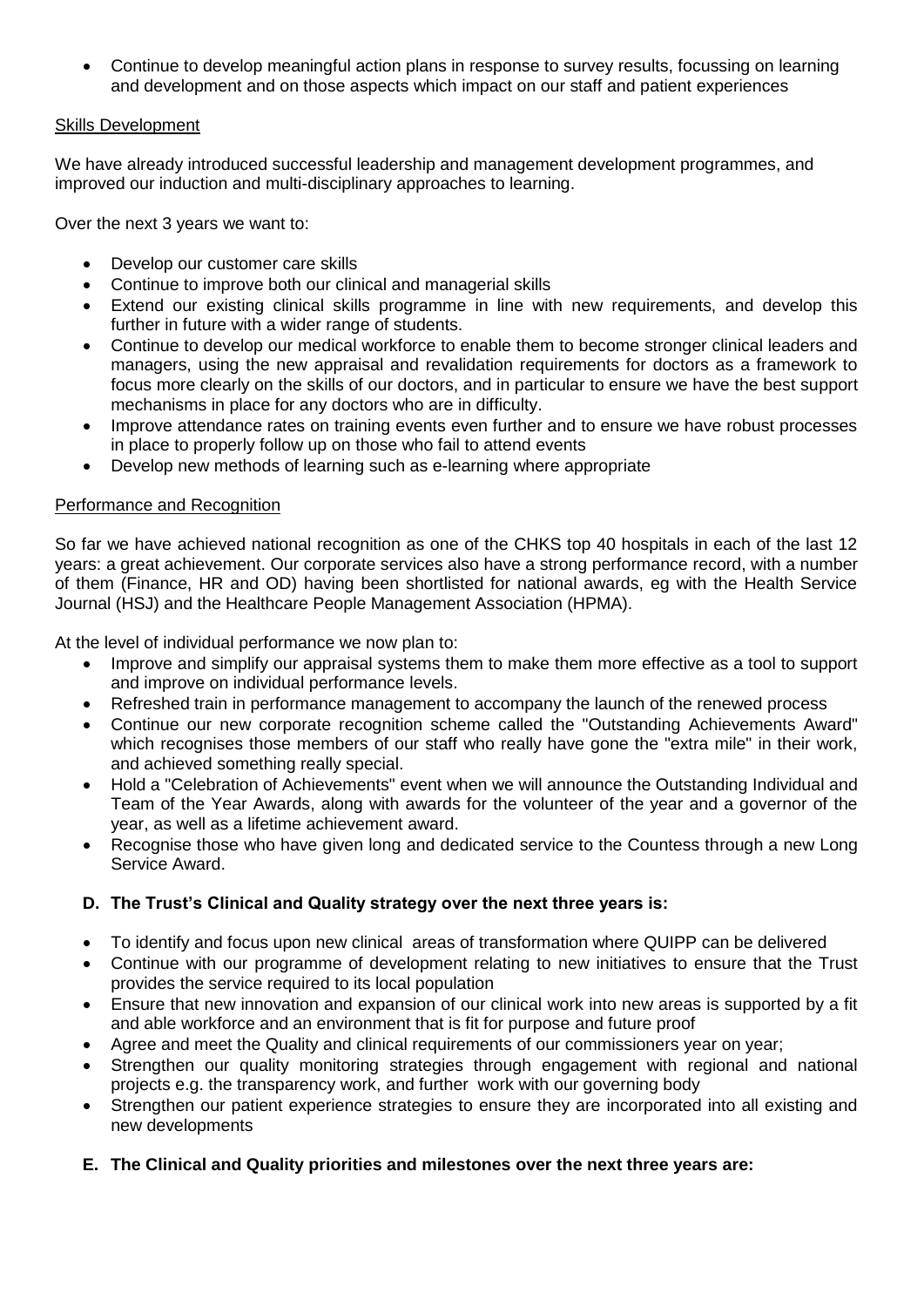- To maintain high standards of infection prevention and control as detailed in the Health Act 2009; and deliver our key targets efficiently and effectively with significant improvements and reductions year on year
- To continue our planned programme of transformation to improve administration processes and our cascade of the leadership programme to ensure high quality patient experience;
- Embed our previous years Commissioning for Quality and Innovation (CQUIN) initiatives so they become 'business as usual', and work to implement the new CQUIN programmes year on year;
- Deliver the requirements of our Quality Contract year on year;
- Continue to develop our workforce to ensure they have the skills to deliver quality care in the most effective way particularly looking at re skilling/ advanced practice and the skill set required to support new developments
- Deliver the local quality priorities which are agreed year on year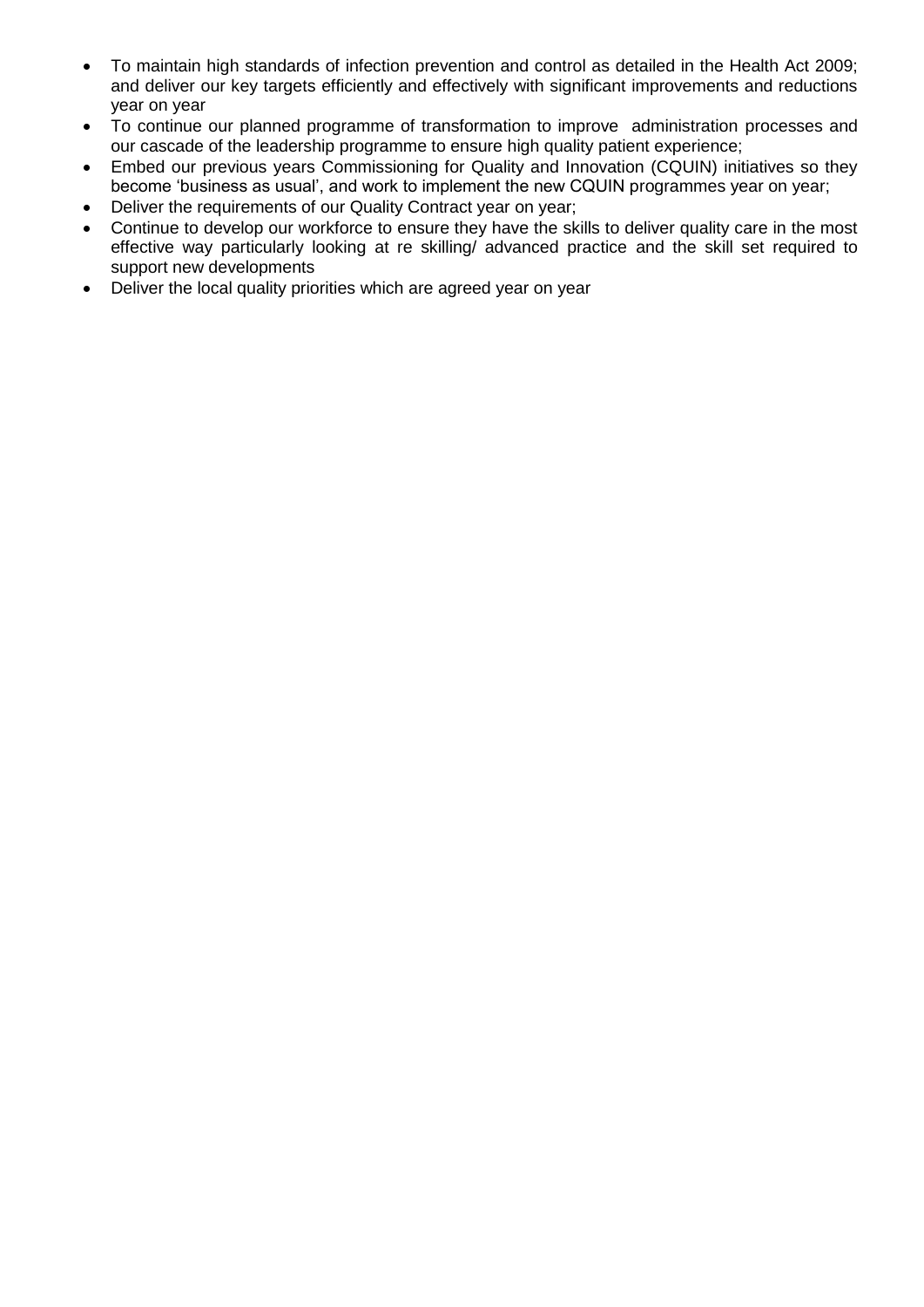# **Financial Strategy**

# **F. The Trust's financial strategy and goals over the next three years:**

In 2011/12 the Trust delivered its financial targets making a surplus of £1,829k before exceptional items. The Trust also achieved recurrent savings of £7.1m whilst also undertaking capital investment totalling £8.7m whilst focus on quality and safety enhanced patient care.

The Trust has recognised the economic downturn for the foreseeable future but will continue to sustain a financially viable Trust as a going concern, providing sufficient resource to maintain the hospital and its infrastructure to deliver high quality patient care, whilst getting the best value for every pound spent. This will be achieved through realistic contract settlements with our commissioners and minimising any risk for financial penalties and business rules, setting robust and challenging budgets for budget holders along with a robust plan to deliver the efficiency targets required for the next three years of  $£7$ -8m per annum. The Trust is embarking on a major capital program to address the capacity constraints within the hospital for elective and diagnostic services, and also to support our strategy to grow the portfolio of specialist services, this will result in our capital spend increasing to £36m over the next three years.

The planned level of surplus will ensure a Monitor Financial Risk Rating of 3 for each year with a strong liquidity of between 37 and 40 days.

All our co-ordinating commissioner and associate contracts were signed on  $14<sup>th</sup>$  March 2012 with Wales yet to be agreed and these baselines in the main reflected outturn activity levels for 2011/12 with a small reduction for Welsh repatriation in a number of outpatient specialties and pathology direct access.

## Planning Assumptions

Planning assumptions are generally known for 2012/13 with the agreement of commissioner contracts and signed off budgets, however looking forward a number of assumptions have been made. It is assumed that tariff will continue to reduce for the foreseeable future, however due to the rising elderly population within our economy we have assumed the PCT QIPP plans will simply mitigate growth. Additional income will however come from new service developments outlined in other areas of the plan. The plan for Commissioner income is summarised in the table below:

|              | <b>Activity</b>   | £m      |
|--------------|-------------------|---------|
| Day Cases    | 28,683            | 19.665  |
| Elective     | 6,209             | 14.796  |
| Emergency    | 39,054            | 57.749  |
| Outpatients  | 33.209<br>282,008 |         |
| A&E          | 64,229<br>6.371   |         |
| Non PBR      |                   | 42.311  |
| <b>Total</b> | 420,183           | 174.101 |

Following a number of years of relatively low pay increases, we are assuming a 1% increase from 2013/14 with continuing increases to non-pay at 2%. These pressures combined with incremental pay progression and continuing high levels of increases to NHSLA premiums, increased capital charges and reduced income will result in the Trust requiring efficiency savings up to 4.3% over the next few years.

The Trust's on-going Cost Reduction Programme has identified £4.5m of savings so far in 2012-13, and plans are being explored for future years. Key operational, quality and delivery processes have been built into the plans, with a major emphasis on clinical engagement and efficiency measures.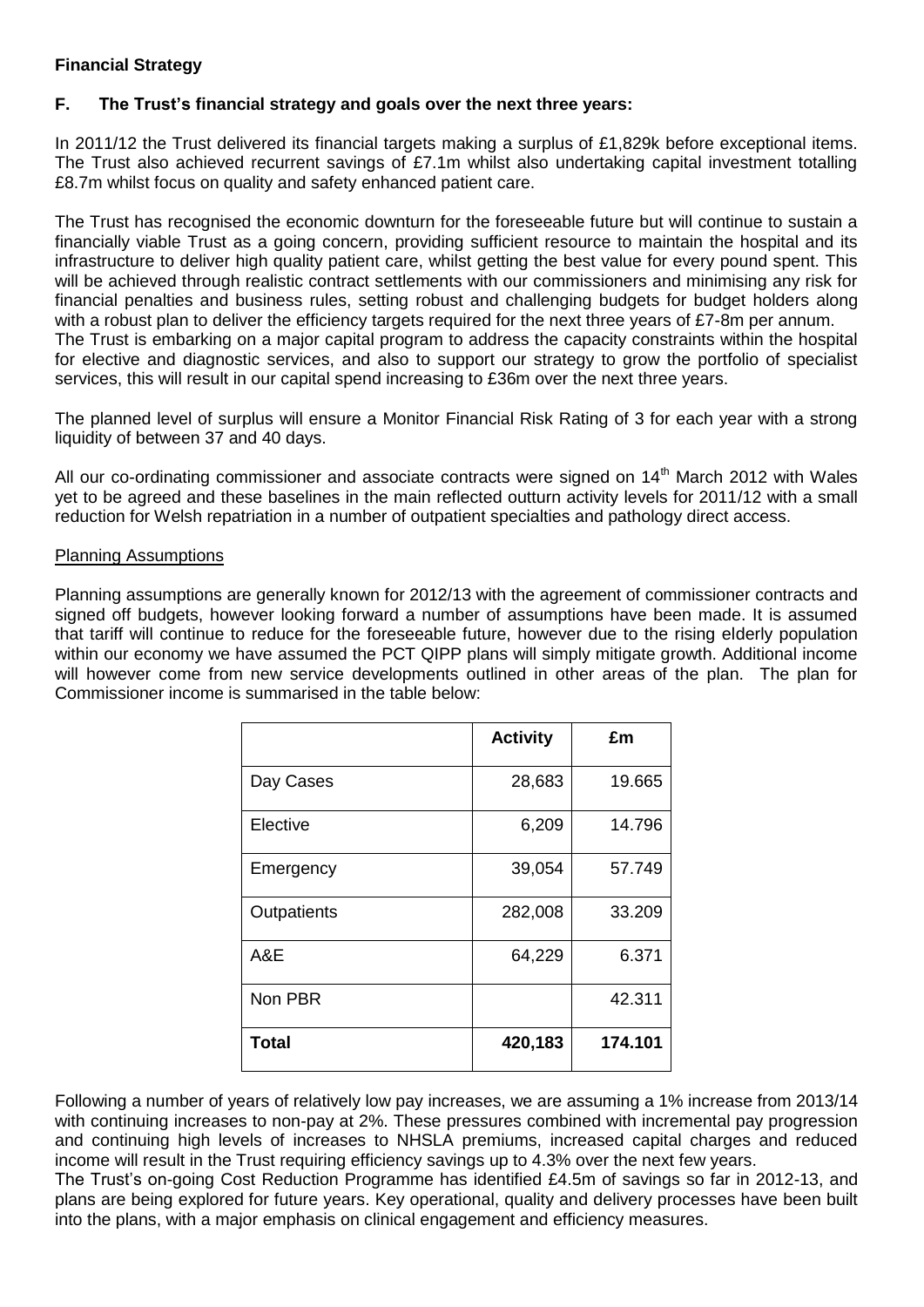Details of income, expenditure, activity and cost reduction are contained within the schedules but the summary financial plan is as follows:

|                                         | 2012/13 | 2013/14 | 2014/15 |
|-----------------------------------------|---------|---------|---------|
|                                         | £m      | £m      | £m      |
| Income                                  | 186.440 | 188.885 | 188.038 |
| Expenditure                             | 177.401 | 178.371 | 177.669 |
| Dep'n & Interest                        | 7.649   | 9.018   | 9.176   |
| <b>Surplus</b>                          | 1.390   | 1.496   | 1.193   |
| <b>Surplus excluding donated assets</b> | 1.282   | 1.191   | 1.143   |
|                                         |         |         |         |
| <b>Efficiency Required within above</b> | 6.831   | 8.190   | 7.480   |
| % Efficiency Required                   | 3.7%    | 4.3%    | 4.0%    |
| <b>Monitor FRR</b>                      | 3       | 3       | 3       |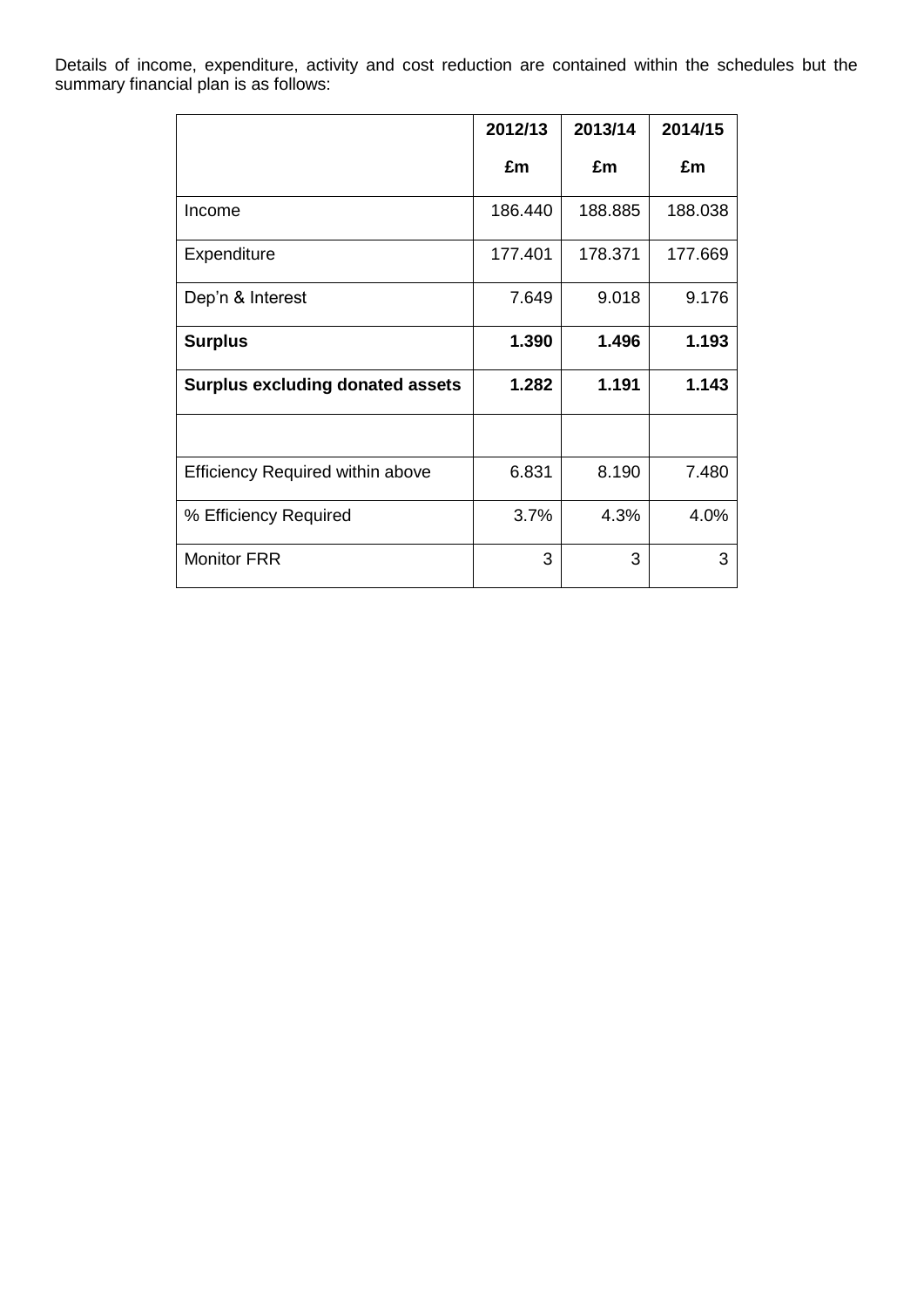# **G. Leadership and Organisational Development**

# **The Trust's approach to ensuring effective leadership and adequate management processes and structures over the next three years is:**

An important part of the People Strategy which underpins the Countess Way is our approach to leadership development. We aim to have capable and confident leaders at all levels, who live our values, and who act in line with our leadership behaviours. This applies from Board level through to our first line managers. Over the next 3 years we plan to continue our existing Leadership development programme, taking this further through the organisation. So far we have focused on the development of our most senior leaders: Executive level, and the level below that, with clinicians and managers working closely together on leadership issues in the classroom and in Action Learning Sets. The main focus over the next 3 years will be to sustain the development of this group and to cascade the leadership programme to middle and junior managers.

Having now completed the main part of our leadership development programme, senior leaders will now be taking part in a series of Master-classes to support, sustain and refresh their skills with new and challenging thinking from a series of external speakers. This will complement the internal learning which has already been carried out, and the theoretical background which colleagues have already received on leadership issues. We will focus on developing self-awareness amongst our other leaders, and provide them with the same tools and techniques which were used on the main programme to enable them to facilitate change, make difficult decisions and to empower their own staff.

Some of our leaders will also progress their academic achievements from a postgraduate certificate in leadership behaviours to a full master's degree over the next 1-2 years.

In addition we will focus on developing our next cadre of clinical leaders. The new requirements for the revalidation of doctors gives us a framework in which to do this. We already have a good record on doctors' appraisals, and the introduction of an electronic tool to support this will give us greater consistency of approach and better management information to support this.

In line with the wider focus in the NHS on managing sickness absence, also recognise that some basic management skills also need to be refreshed in this area, and we will therefore refresh and re-launch some of our support to managers on these issues.

Trust Board effectiveness is evaluated at each meeting by the Foundation Trust Secretary to ensure the right processes and procedures are in place to produce a high-performing board, taking into account that:

- The best use of time is made at meetings
- Board meetings are flexible enough to allow for unforeseen eventualities
- The flow of information is sufficient to consider issues, make decisions and have them implemented.
- The skill sets and experience of Executives and Non-Executive Directors is regularly reviewed and further training undertaken where appropriate.

There is also an internal annual review by the Board with an external review commissioned on a three yearly basis.

To support this Board committees undertake an annual performance review having regard to their relationship with the Board and other committees.